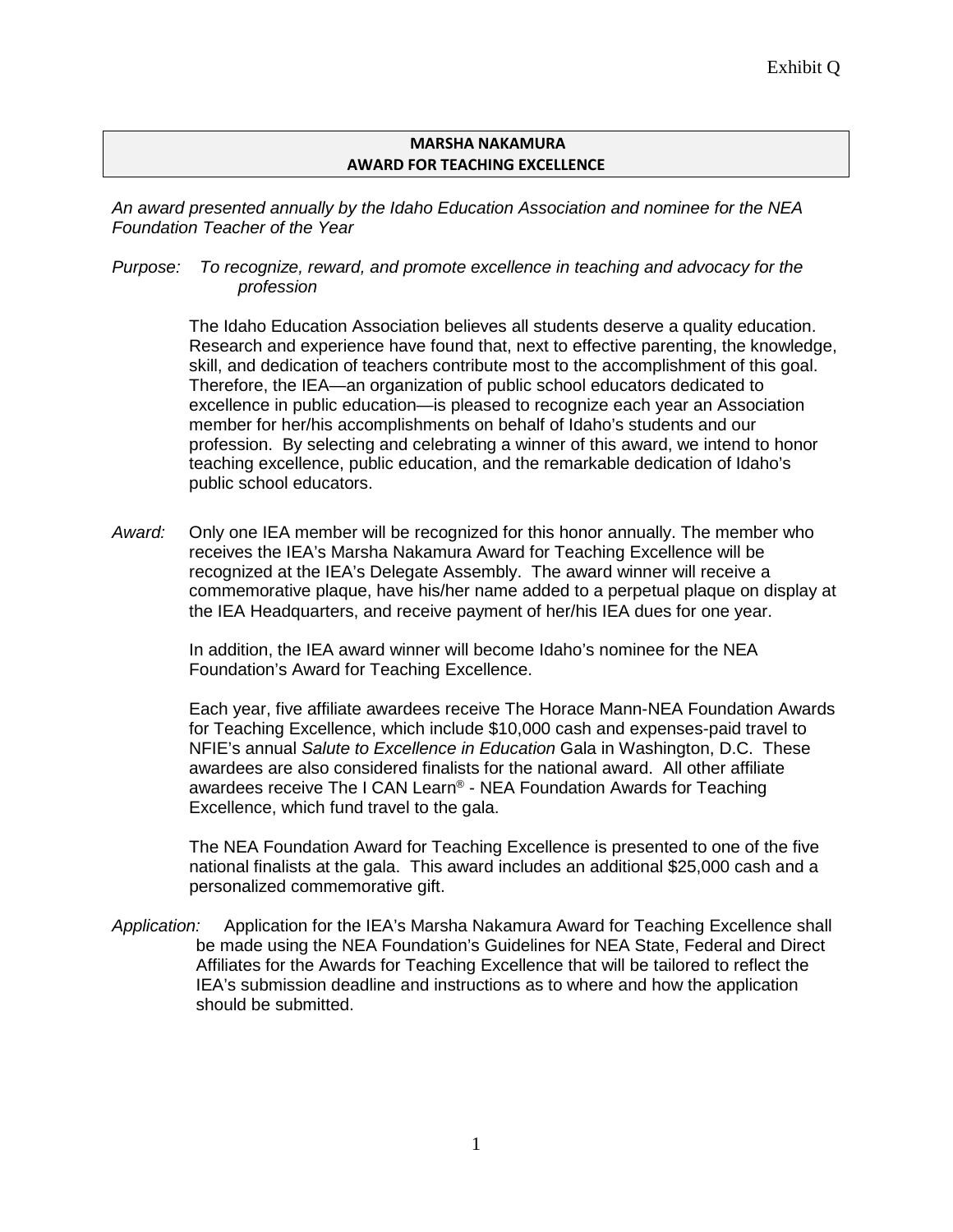**Criteria:** Applications for the national awards are judged according to five criteria. Panelists rate state awardees on each criterion using the point value indicated below.

**1) PROFESSIONAL PRACTICE:** The awardee demonstrates instructional expertise, creativity, and innovation. The awardee uses a variety of pedagogical techniques and effectively addresses students' different learning styles and needs. The awardee is an instructional leader at the local, state, and/or national level. (15 points)

**2) ADVOCACY FOR THE PROFESSION:** The awardee is a current, active member of the local, state, and/or national education association, and has assumed leadership roles at one or more of these levels. The awardee is an active member of other professional organizations and engages in activities that advance the profession and public education. The awardee speaks out on behalf of public education, educators, and students. (15 points)

**3) COMMUNITY ENGAGEMENT:** The awardee frequently interacts with parents and other community members on substantive education issues. The awardee brings community resources to the classroom and conducts service learning projects with his or her students in the community. (5 points)

**4) LEADERSHIP IN PROFESSIONAL DEVELOPMENT:** The awardee continually engages in experiences to improve his or her practice and to gain new skills and knowledge. The awardee shares this new learning with colleagues in a variety of venues. The awardee's participation in and commitment to professional development has a visible impact on his or her institution, students, and community. (10 points)

**5) ATTENTION TO DIVERSITY:** The awardee works to provide a learning environment that meets the needs of all students, regardless of differences. The awardee recognizes and explicitly addresses the full array of values, cultures, and experiences represented in our diverse modern society, both through curriculum and instruction and in other interactions with students. (5 points)

## **NOMINATIONS MUST BE DIGITAL AND INCLUDE:**

- 1. **Datasheet**: Complete the **Nakamura Excellence Award Datasheet** document (see below)
	- *One-page maximum-* **must be typed**
- 2. **Nomination Letter:** The nomination letter from the state, federal, or direct affiliate president explains why the awardee deserves a national award. Alternatively, a local president can write the official nomination letter outlining the awardee's qualifications and the state president can attach an additional page with one sentence certifying the nomination. Nomination letters (all combined) should be double-spaced, 12-point or larger.

### *Three-pages maximum*

- 3. **Resume:** The resume provides a brief, factual overview of the awardee's career, including positions held, degrees attained, honors received, etc. The resume may also describe personal achievements or activities that are not noted elsewhere. *Two-pages maximum*
- 4. **Awardee Statement (3400 words maximum):**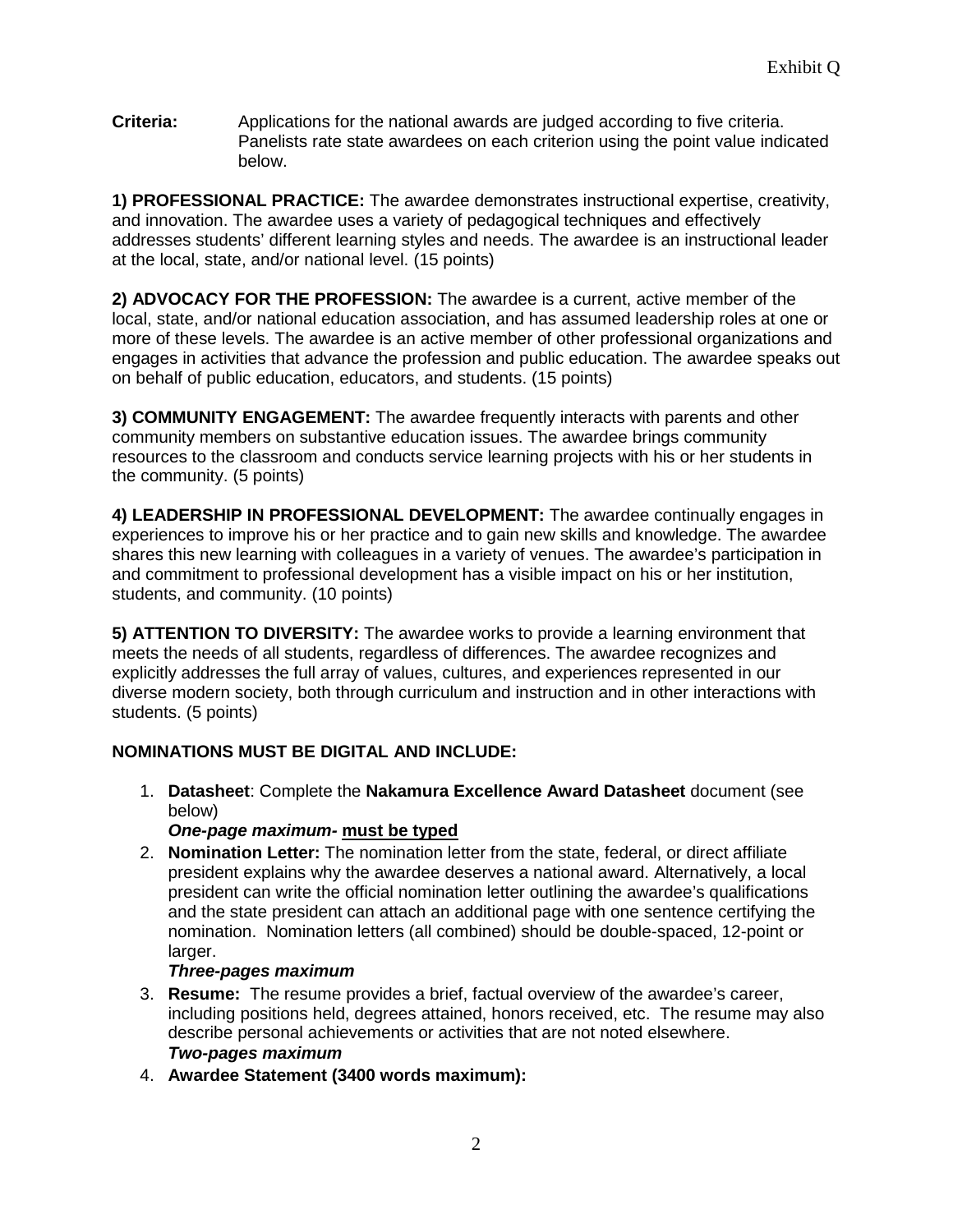The awardee's statement must be written by the awardee, **as a first-person narrative**. The statement must include specific examples to illustrate all five of the award criteria listed below. The questions below (which come from the NEA Foundation Nomination form) do not need to be copied verbatim into the text. However, awardees are strongly encouraged to include headings or keywords related to the criteria to aid the panelists with the reading.

- a) What are the most successful innovations that you have introduced in your classroom or school? What strategies or methods do you use to ensure that all students achieve at a high level? How do you act as an instructional leader?
- b) How has your involvement in the National Education Association or NEA affiliates (IEA) contributed to your success as an educator? How would you persuade a new colleague to join or become more active in the association? In what other ways do you serve as an advocate for the profession and for public education?
- c) What community resources do you bring to the classroom to enhance your lessons and student achievement? What service learning projects have you conducted with your students to benefit the community?
- d) What experiences or activities have been most beneficial to your professional knowledge, skills, and practice? How have you contributed to the professional development of your colleagues? How has your professional growth made a difference for your school or university, your students, and your community? Include examples.
- e) How do you address issues of diversity in your curriculum, instruction and other interactions with students? What is the result of such efforts? How does your approach to diversity affect your work?
- f) If you have not already done so, tell us how your approach to teaching made a difference for a student or a group of students.
- g) What advice would you give to someone entering the profession on how to attain teaching excellence?
- 5. **Letters of Endorsement (three letters, 2-pages maximum each, double spaced):** These letters should be written by the Local president, colleagues, current or former students, parents, or community members. Letters should be signed and submitted digitally. The salutation should address the IEA Awards Committee.
- 6. **Digital Photo:** Please upload a JPEG photo of the nominee. By submitting this phone, the nominee gives IEA and the NEA Foundation unlimited rights to use his/her photo and story. (17)